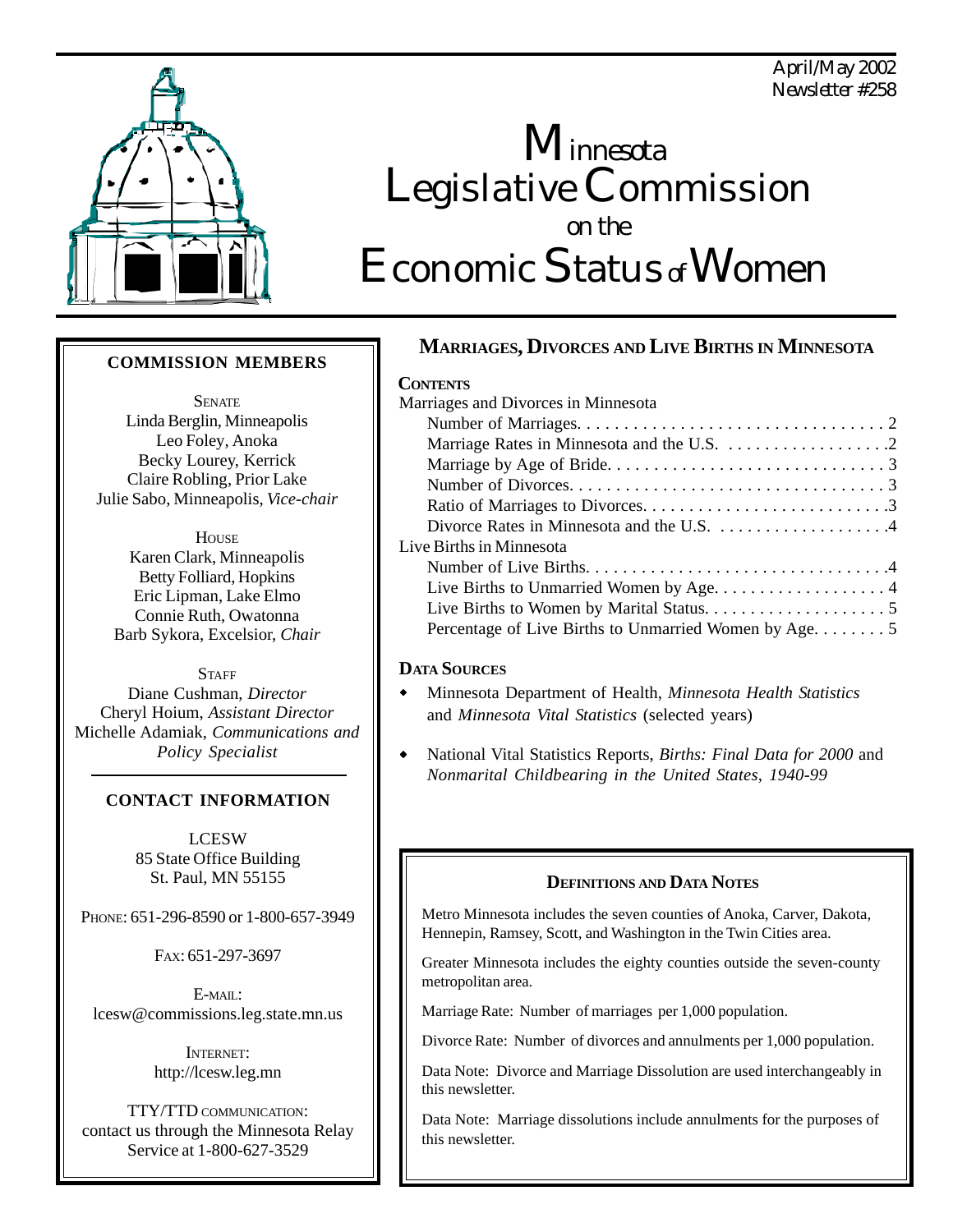# **Marriages and Divorces in Minnesota**



# *Number of Marriages*

The number of marriages occurring in Minnesota has varied over the years.

- The number of marriages occurring in Minnesota increased dramatically (nearly 60%) from 23,596 in 1960 to 37,625 in 1980.
- The number of marriages peaked in 1981 when 37,638 couples married in Minnesota.
- In the 1990s the number of marriages remained relatively stable ranging from 32,218 to 33,688.
- There were 33,432 marriages in Minnesota in 2000, the highest number of marriages since 1990.
- Of the marriages that occurred in Minnesota in 2000, fifty-five percent (18,488) were in the seven county metro area and forty-five percent (14,944) were in Greater Minnesota.
- More than one-half of the marriages that occurred in Minnesota in 2000 took place in the four months of June through September. September was the month with the largest number (4,994) of marriages in Minnesota and January was the month with the fewest (1,179).

# *Marriage Rates in Minnesota and the U.S.*

In Minnesota the marriage rate, or marriages per 1,000 population, has been consistently lower than the U.S. rate.

- The marriage rate in Minnesota has varied in the past 60 years and has ranged between a high of 13.6 in 1946 and a low of 6.8 in 2000.
- From 1940 to 1950, the marriage rate increased slightly in Minnesota from 9.8 to 10.4 per 1,000 population.
- From 1950 to 1960 the marriage rate declined significantly in Minnesota from 10.4 to 6.9 per 1,000 population.



- From 1960 to 1980, the marriage rate increased in Minnesota from 6.9 to 9.2 per 1,000 population.
- From 1980 to 2000, the marriage rate in Minnesota declined 26 percent from 9.2 per 1,000 to 6.8 per 1,000 population.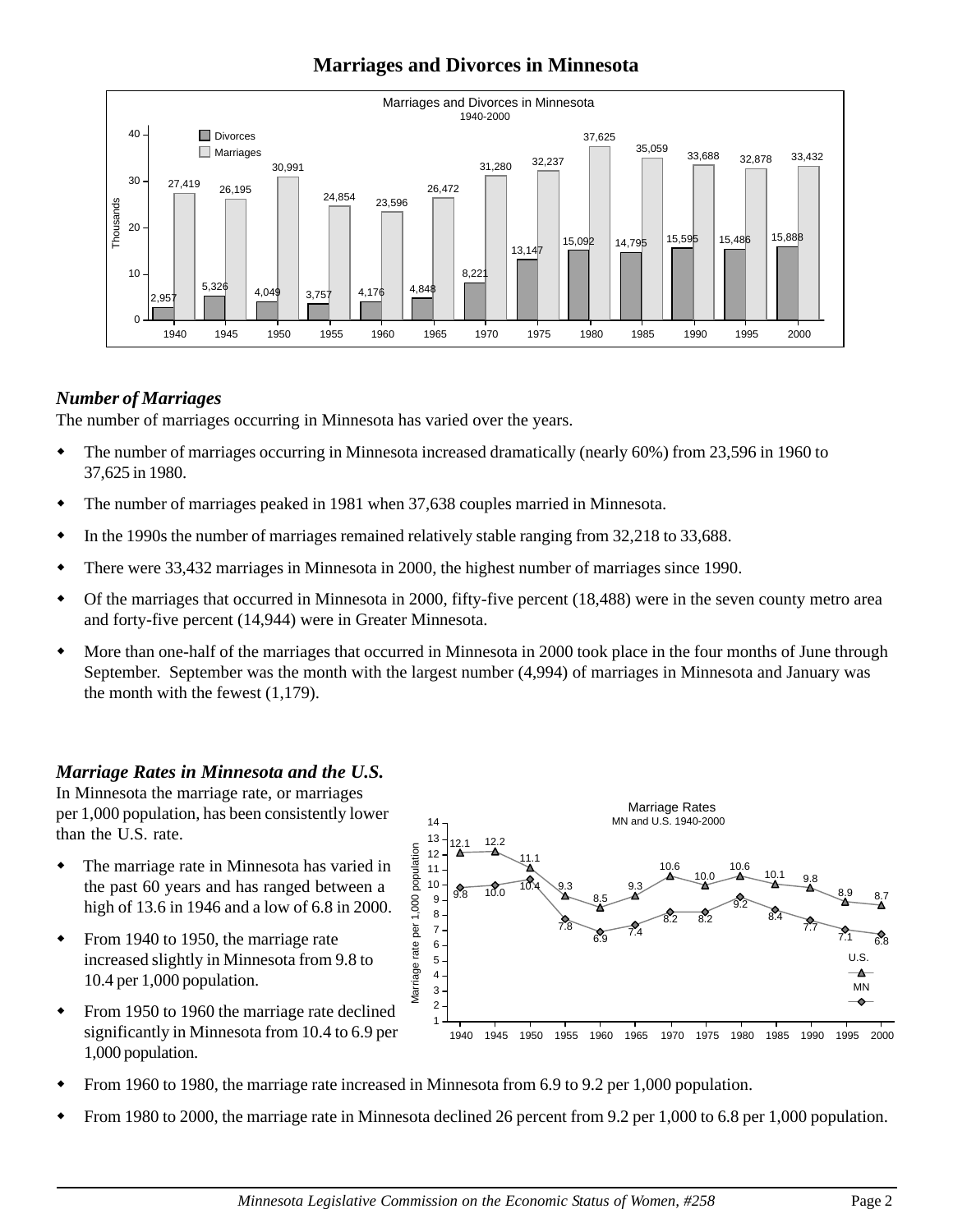# **Marriages and Divorces in Minnesota** *continued*



*Marriage by Age of Bride* The distribution of women by age of bride at marriage has changed dramatically over the past 30 years.

- Women age 20 to 24 years comprised the largest percentage of brides in Minnesota from 1970 to 2000. However, the percentage of brides in this age group decreased significantly from 1970 to 2000. In 1970 women age 20 to 24 years were just under one-half (47.9%) of brides and in 2000 they comprised just under one-third (31.2%) of brides in Minnesota.
- The percentage of Minnesota brides age 19 years and under decreased dramatically from 1970 to 2000. Women age 19 years and under accounted for the second largest percentage of brides in 1970 (31.8%). In 2000 women in this age group were less than five percent (4.5%) of brides.
- The percentage of brides age 25 to 29 years increased dramatically from 8.4 percent in 1970 to 27.6 percent in 1990. Since 1990, the percentage of brides in this age group has decreased slightly and in 2000 they accounted for about onequarter (25.5%) of brides.
- The percentage of brides age 30 to 34 years increased substantially from 3.0 percent of brides in 1970 to 14.1 percent of brides in 2000.
	- The percentage of brides age 35 to 39 years increased from 1.7 percent in 1970 to 9.3 percent in 2000.

 The percentage of brides age 40 to 49 years increased from 3.0 percent in 1970 to 10.1 percent in 2000.

 The percentage of brides age 60 years and over remained relatively stable accounting for less than 2 percent of brides between 1970 and 2000.

# *Number of Divorces*

The number of marriage dissolutions occurring in Minnesota has increased over the years (see Marriages and Divorces in Minnesota chart on top of page 2).

- Less than three thousand (2,957) couples divorced in Minnesota in 1940.
- The largest increase in divorces in Minnesota occurred from 1970 and 1975, when the number of divorces increased from 8,221 to 13,147.
- Since 1990, the number of divorces has remained relatively stable.
- In 2000, the number of divorcing couples in Minnesota was 15,888, a 4 percent decrease from the peak of 16,575 divorces in 1992.
- Of the divorces that took place in Minnesota in 2000, 57.8 percent (9,182) were in the seven-county metro area and 42.2 percent (6,703) were in Greater Minnesota.

# *Ratio of Marriages to Divorces*

The ratio of marriages to divorces has varied over the years in Minnesota.

- In 1940 there were 9.3 marriages to one divorce in Minnesota.
- In 1950 the ratio of marriages to divorces was 7.7 to 1. Since that time it decreased significantly to 2.1 to 1 in 2000.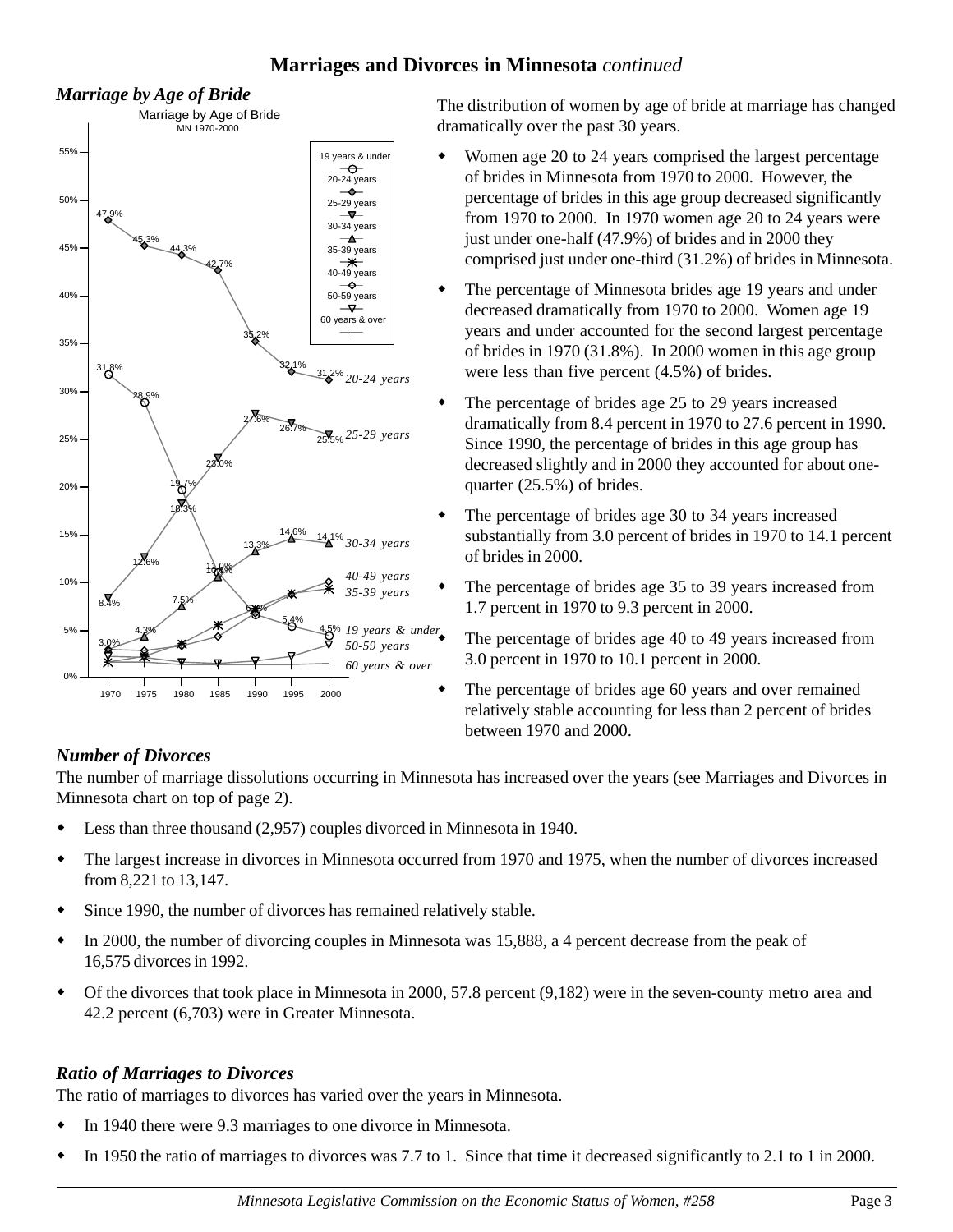# **Marriages and Divorces in Minnesota** *continued*

# *Divorce Rates in Minnesota and the U.S.*

Historically, Minnesota has had a lower divorce rate, or number of divorces and annulments per 1,000 population, than the U.S. rates.

- From 1940 to 2000 the divorce rate in Minnesota has ranged between a low of 1.1 in 1940, 1957 and 1959 and a high of 4.0 in 1981.
- Between 1960 and 1980 the divorce rate in Minnesota more than tripled increasing from 1.2 to 3.7 per 1,000 population.
- Divorce rates were nearly level during the 1980s. Since 1990 the divorce rate has decreased slightly.



# **Live Births in Minnesota**



The number of live births to Minnesota residents has varied over the years.

- The number of live births increased dramatically after 1945 and peaked at 88,333 in 1959.
- The number of live births decreased from 1960 to 1975 and was relatively stable from 1980 to 1990.
- In 2000 there were 67,451 live births to Minnesota residents, an increase of 2.3 percent from 1999.
- Of the live births to Minnesota residents in 2000, 58.4 percent (39,419) were in the seven-county metro area and 41.6 percent (28,032) were in Greater Minnesota.

# *Live Births to Unmarried Women by Age*



Of the 67,451 live births to Minnesota residents in 2000, about one-fourth (25.7%) or 17,359 were to unmarried women.

- In 2000, births to women age 19 years and under accounted for more than one-quarter (26.9%) of births to unmarried women in Minnesota.
- The largest share (38.3%) of births to unmarried women in Minnesota were to women age 20 to 24 years in 2000.
- In 2000, just over one-third (34.8%) of births to unmarried women in Minnesota were to women age 25 years and over.